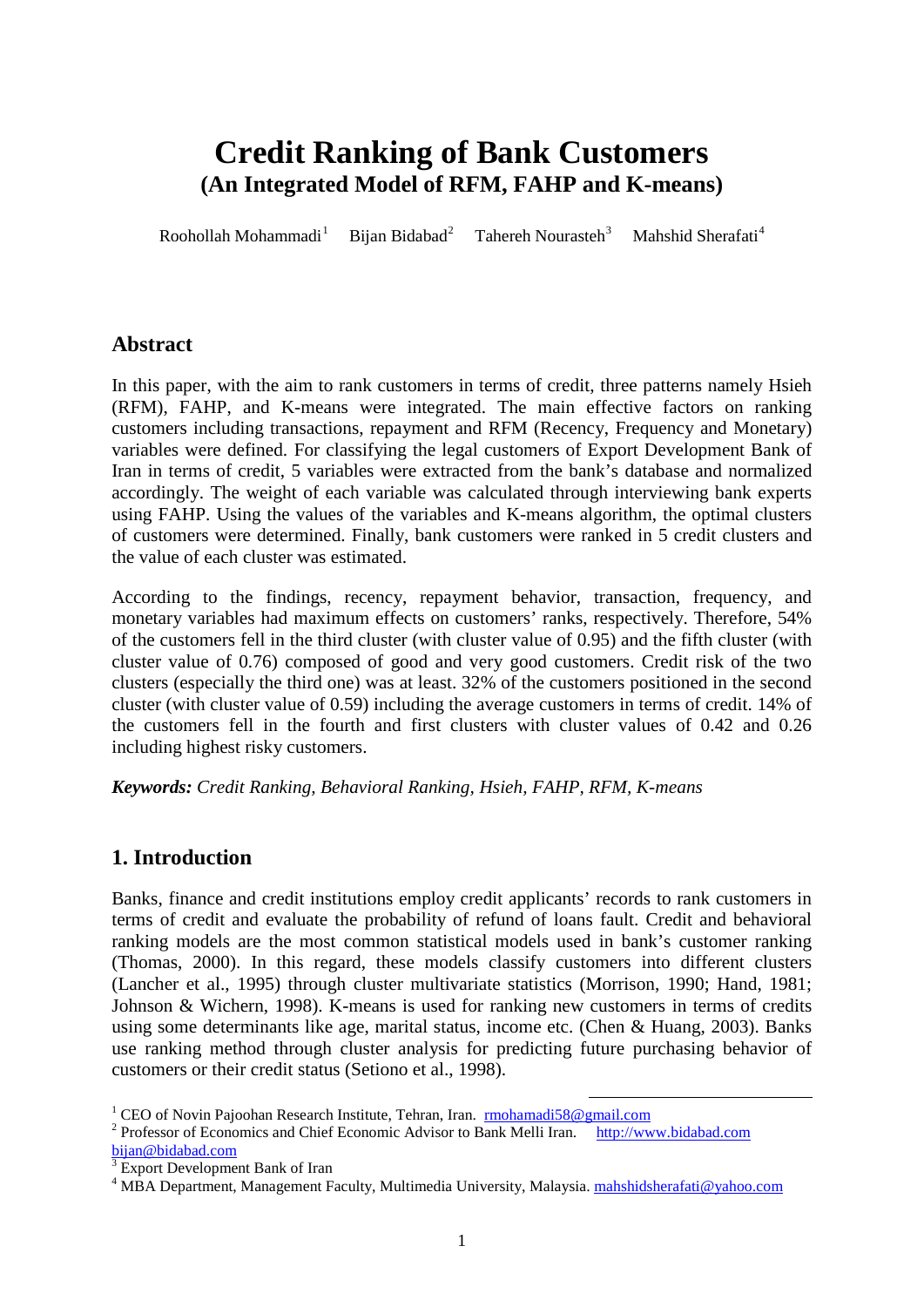Credit and behavioral scoring models are used extensively in different banks (Thomas, 2000). By credit and behavioral scoring models customers are classified into different groups. Generally, classification methods are applied to bank databases to identify a new applicant for granting him a credit. On the other hand, behavioral scoring tries to guess the present and future behavior of customers.

## **2. Literature Review**

# **2.1. RFM**

RFM (Recency, Frequency, and Monetary) method was introduced by Hughes as a method for customer evaluation in such a way that customers are differentiated using recency (how recent the last purchase is), frequency (frequency of purchases) and money value of the purchased goods and services (Hughes, 1994). Moreover, R stands for the time span from the last purchase till present time, F for the frequency of purchases in a specific period and M for the nominal purchased value in a defined period (Wang, 2010).

It has been shown in many studies that the higher R and F, the more will be the probability of new transactions with the customer, and the higher M, the more will be the probability of customer return (Wu and Lin, 2005). Moreover, some studies assert that RFM are quite efficient in ranking customers (Newell, 1997). RFM variables have also been used for selecting direct marketing method as expanded RFM model by adding two variables: the time of the first purchase and the probability of abandonment (Yeh et al., 2009). Jonkera used this model to classify customers to find optimal marketing strategy (Jonkera et al., 2004). Some researchers used this model to estimate customer life time value (LTV) (Ramzi and Ghanbari 2009; Sohrabi and Khanlari, 2007; Liu and Shih, 2005). However, this model is extensively used for ranking customers (Hsie, 2004) and (Ghazanfari et al., 2010).

# **2.2. K-means algorithm**

Clustering method is used to categorize objects into clusters of similar objects (Han & Kamber, 2001). K-means is a clustering algorithm (Forgy, 1965) based on the mean value of the objects within the clusters. That is the objects should be partitioned in a way that the mean values of certain variables or attributes of the objects within the clusters have nearest distances to the means of the variables in the cluster, MacQueen (1967). In this study Kmeans is used to build clusters of customers through RFM variables. To compute K-means the following steps are to be taken. First, all m objects are portioned into K initial clusters - K initial seed centroids values could also be specified. Then, those objects whose their Euclidean distances are nearest to the mean of cluster are assigned to that cluster. Centroid is recalculated again for the clusters with new item or lost item. The process is repeated until there would be no more reassignment (Cheng & Chen, 2009).

## **2.3. Fuzzy numbers**

An ordinary number  $\ddot{a}$  can be shown as fuzzy through membership function as generalized ordinary numbers:

$$
\mu_{\ddot{a}}(x) = \begin{cases} 1 & \text{if } x = a \\ 0 & \text{if } x \neq a \end{cases} \tag{1}
$$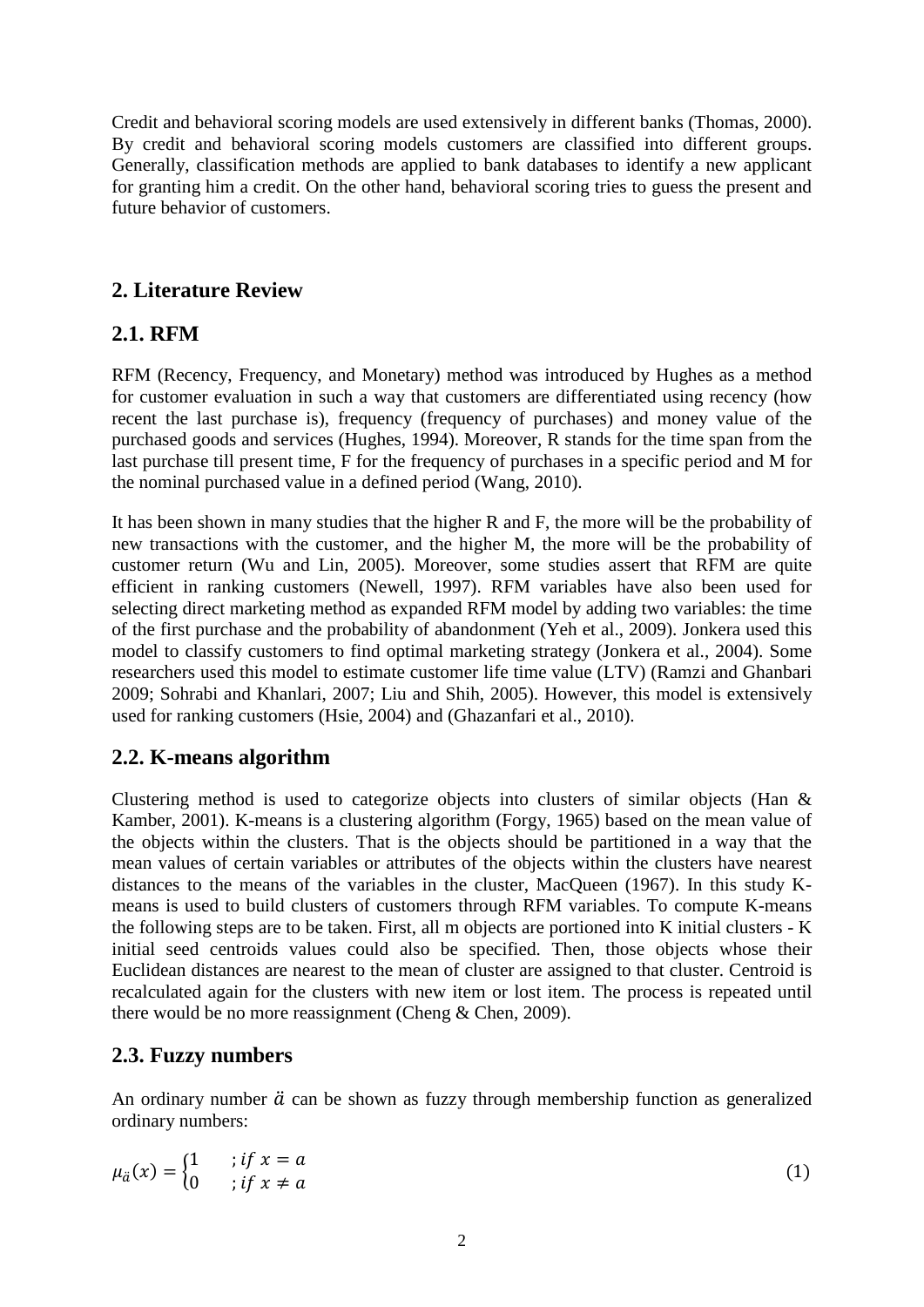That is real number has been transformed into fuzzy number. Triangular fuzzy numbers as simplest one are defined as M on R when the membership function  $(\mu_{\tilde{a}}(x): R \to [0, 1])$  is defined as (Jafari, Bidabad, Mohammadi, 2010):

$$
\mu_{\ddot{\alpha}}(x) = \begin{cases}\n\frac{x}{m-l} - \frac{l}{m-l'} & x \in [l, m] \\
\frac{x}{m-u} - \frac{u}{m-u'} & x \in [m, u] \\
0 & otherwise\n\end{cases}
$$
\n(2)

Thus, triangular fuzzy numbers is shown by parameters of "l" (smallest possible value), "m" (most promising value) and "u" (largest possible value) to express a fuzzy event as (l, m, u) (Ertugrul and Karakasoglu, 2009). For the two positive triangular fuzzy numbers of  $(l_1, m_1,$  $u_1$ ) and  $(l_2, m_2, u_2)$  we have the following two operations we use more in this study:

$$
(l_1, m_1, u_1) \cdot (l_2, m_2, u_2) = (l_1, l_2, m_1, m_2, u_1 u_2) \tag{3}
$$

$$
(l_1, m_1, u_1)^{-1} \approx \left(\frac{1}{u_1}, \frac{1}{m_1}, \frac{1}{l_1}\right) \tag{4}
$$

#### **2.4. FAHP**

As stated by Saaty (1980) AHP compares qualitative or quantitative variables through pairwise comparisons. That is a hierarchical decision tree is formed, and its indices and options are determined. Then, pairwise comparisons of each factor with rival factor are to be done to determine the weight of factors.

If exact values are to be assumed for various options of a decision-maker the process is called traditional AHP (Wang and Chen 2007). This process causes some problems when the objects are discordant and pairwise comparisons cannot be done in uncertainty state (Deng, 1999). In order to remove this shortage, in Fuzzy AHP (FAHP) the distance judgment is replaced by spot judgment (Kahraman et al., 2003).

Let X be a set of objects  $\{x_1, \ldots, x_n\}$ , and G a set of goals  $\{g_1, \ldots, g_n\}$ . In Extent FAHP (Chang, 1996), for each object Extent Analysis is done for each goal one by one and the m Extent Analysis values are obtained for each object with the signs of  $M_{gi}^1$ , ...,  $M_{gi}^m$  for all i=1,...,n where  $M_{gi}^{j}$  (j=1,...,m) all are triangular fuzzy numbers. The Extent Analysis of Chang (1996) is performed through the following steps:

Step 1. Building fuzzy synthetic extent values for the object i as:

$$
S_i = \sum_{j=1}^{m} M_{gi}^j \otimes gi \left[ \sum_{i=1}^{n} \sum_{j=1}^{m} M_{gi}^j \right]^{-1}
$$
 (5)

The symbol  $\otimes$  is for extended multiplication In order to obtain  $\sum_{j=1}^{m} M_{gi}^j$ , the Fuzzy addition operation of  $\sum_{j=1}^{m} M_{gi}^{j}$  will be:

$$
\sum_{j=1}^{m} M_{gi}^{j} = \left( \sum_{j=1}^{m} l_j \sum_{j=1}^{m} m_j \sum_{j=1}^{m} u_j \right)
$$
 (6)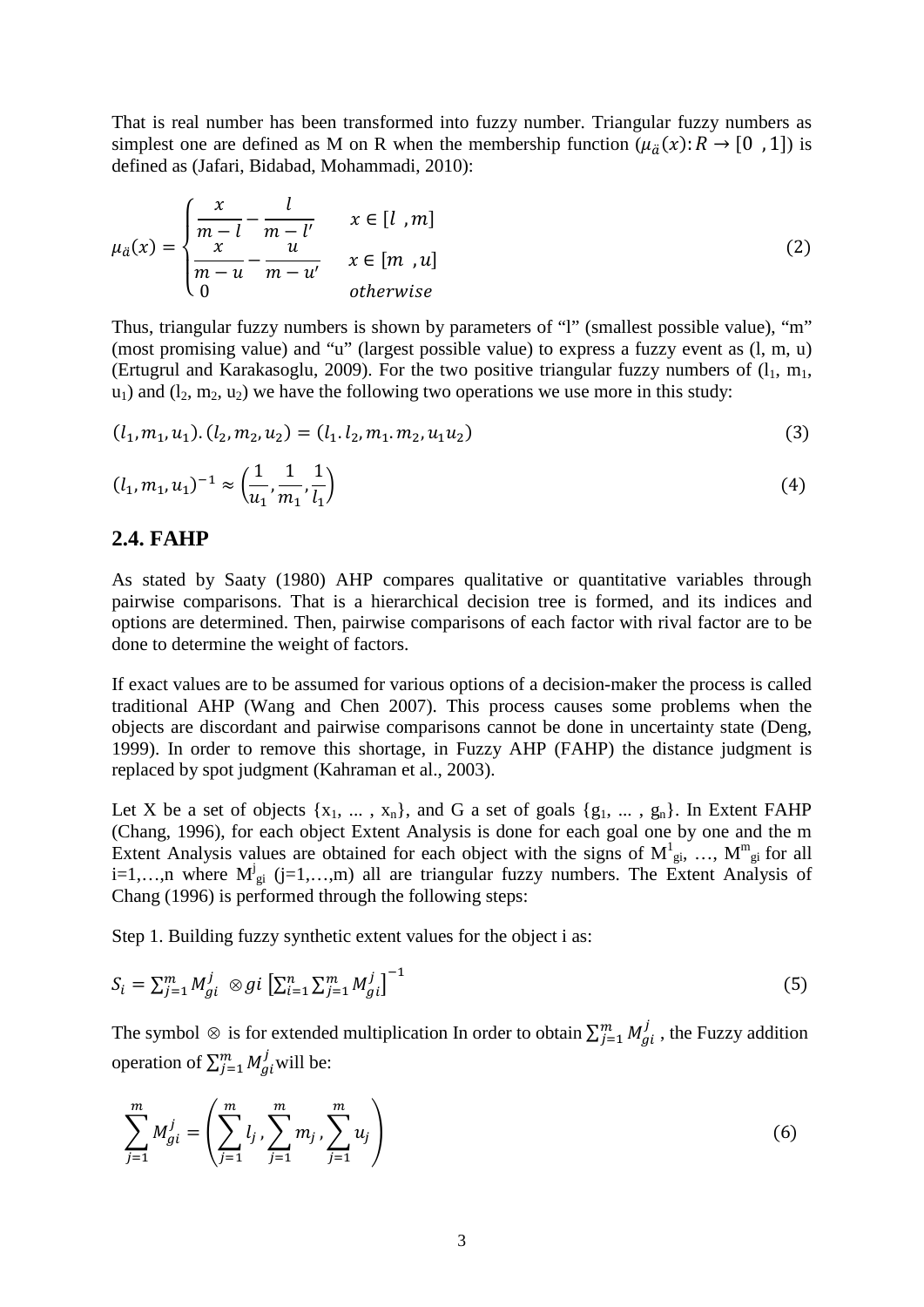Inside the bracket of (5) is derived through following fuzzy addition as:

$$
\sum_{i=1}^{n} \sum_{j=1}^{m} M_{gi}^{j} = \left( \sum_{i=1}^{n} l_i, \sum_{i=1}^{n} m_i, \sum_{i=1}^{n} u_i \right)
$$
 (7)

Step 2. For the triangular fuzzy numbers  $M_1 = (l_1, m_1, u_1)$  and  $M_2 = (l_2, m_2, u_2)$ , the degree of possibility of  $M_2 \geq M_1$  will be:

$$
V(M_2 \ge M_1) = \begin{cases} 1 & \text{if } m_2 \ge m_1 \\ 0 & \text{if } l_1 \ge u_2 \\ \frac{l_1 - u_2}{(m_2 - u_1) - (m_2 - l_1)} & \text{otherwise} \end{cases}
$$
(8)

Values of degrees of possibilities of  $V(M_1 \ge M_2)$  and  $V(M_2 \ge M_1)$  are used for  $M_1$  and  $M_2$ comparison. The intersection of the two triangular fuzzy numbers of  $M_1$  and  $M_2$  is depicted by Figure 1. In this figure the value of d is highest at point D which is at the point of intersection of  $\mu$ <sub>Ml</sub> and  $\mu$ <sub>M2</sub>.



Figure 1: Possibility degree of  $M_1 \geq M_2$ 

Figure 1. Intersection of two Fuzzy numbers ( $M_1 \ge M_2$ ) and possibility degree of  $M_1 \ge M_2$ 

Step 3. For a set of k convex fuzzy numbers  $M_i$  for  $i = 1,..., k$ , the degree of possibility will be greater than all k numbers if:

$$
V(M \ge M_1, ..., M_K) = V[(M \ge M_1), ..., (M \ge M_K)] = \min V(M \ge M_i), i=1,...,k
$$
\n(9)

If  $d(A_i)$  were defined as minimum of all degrees of possibilities for k convex fuzzy numbers  $M_i$  for  $i = 1,..., k$  ( $d(A_i) = minV(S_i \ge S_k)$ ;  $k = 1,..., n$ ;  $k \ne i$ ) then the vector of weights n elements  $A_i$  for i=1,...,n will be: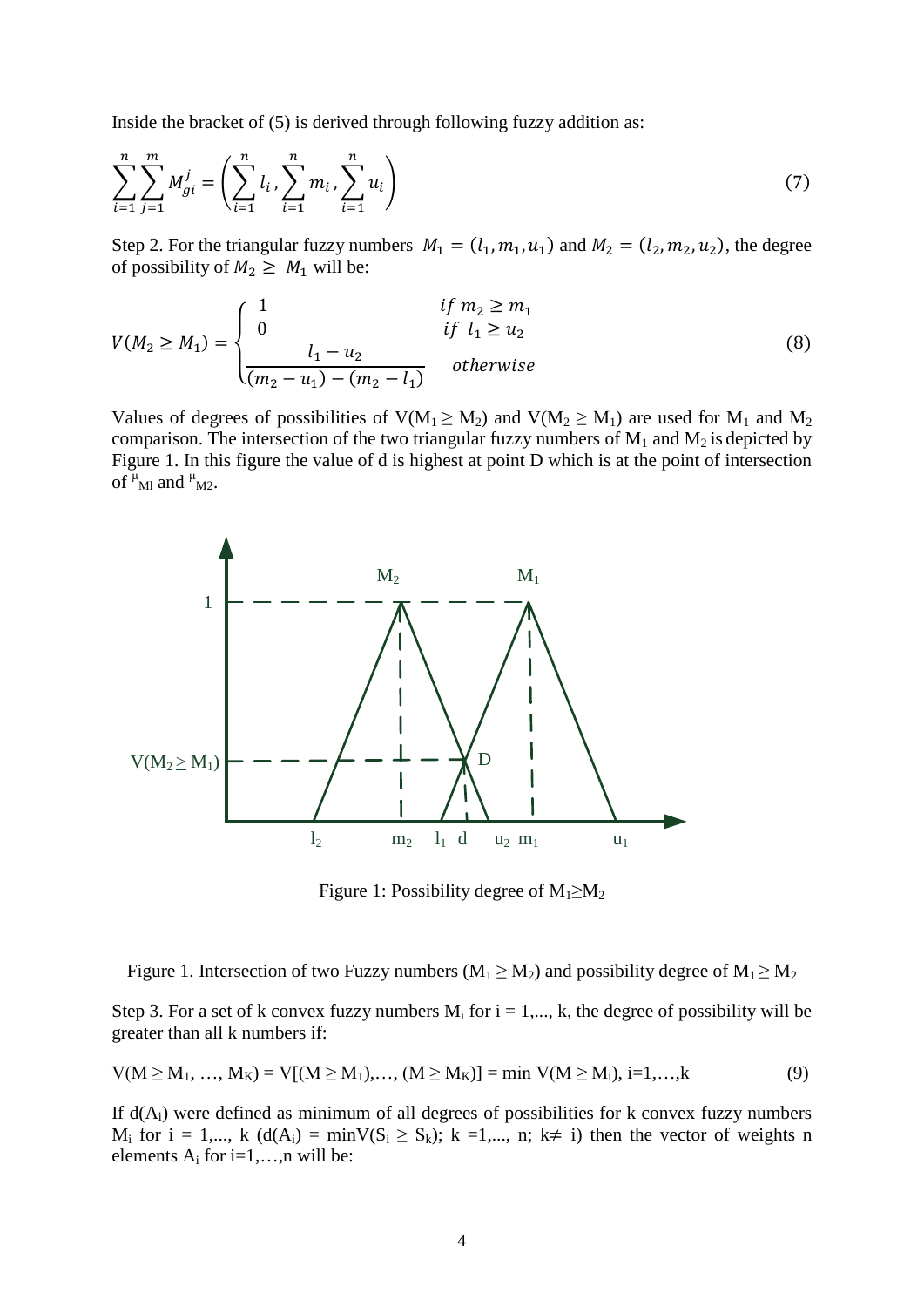$$
w' = (d'(A_1), ..., d'(A_x))^T
$$
 (10)

Step 4. The normalized vectors of non-fuzzy weight will be derived after normalization as:

$$
w = (d (A_1), ..., d (A_n))^{T}
$$
 (11)

## **3. Methodology**

RFM model was used to rank legal persons customers of Export Development Bank of Iran in terms of credit. In RFM ranking, financial perspectives are of less relevance and the main emphasis is on quality issues. In this model, the volume, frequency and recency of transactions are taken into consideration, which are not directly related to customers' yields. In addition to RFM variables, transaction data and repayment behavior were also used. 296 customers of the bank in 2009 were used as the sample and 5 variables of were selected for the model as follows:

R variable stands for Recency in RFM and shows the time between the last exportation of the customer till the time of study. In fact, R shows the last time in the respective span in which the customer had exported some goods or services. F is used for frequency of exports in the respective time span as a RFM variable. M is the total value of exports in dollars in the respective time span as monetary variable in RFM. The transaction data is related to the number of customer's transactions in the respective time span and repayment behavior is related to the number of the delayed debts to Export Development Bank or other banks in Iran. Variables were extracted from the Export Development Bank's database and normalized accordingly. The weights of variables were calculated using FAHP and finally, a value for every customer was estimated. After then, the bank's customers were ranked using K-means.

To estimate the weight of each variable, a questionnaire based on FAHP logic distributed among 30 bank experts. In this questionnaire, variables were compared pairwise. After converting the linguistic variables into triangular fuzzy numbers, the mean of the collected data for 30 samples was calculated and the extent fuzzy data was assembled. Table 1 shows the summary result of this step.

| Variable    |                   |                 | М               | TD                 | <b>RB</b>       |
|-------------|-------------------|-----------------|-----------------|--------------------|-----------------|
| R           | (1,1,1)           | (1,2.33,3)      | (3,3.67,5)      | (0.33, 4.11, 7)    | (0.14, 4.05, 7) |
| $\mathbf F$ | (0.33, 0.55, 1)   | (1,1,1)         | (0.33, 1.44, 3) | (0.14, 1.78, 5)    | (0.2, 1.18, 3)  |
| М           | (0.2, 0.28, 0.33) | (0.33, 1.44, 3) | (1,1,1)         | (0.14, 1.11, 3)    | (0.14, 1.76, 5) |
| <b>TD</b>   | (0.14, 1.11, 3)   | (0.2, 4.07, 7)  | (0.33, 4.11, 7) | (1,1,1)            | (3,3,3)         |
| RB          | (0.14, 2.45, 7)   | (0.33, 2.78, 5) | (0.2, 4.73, 7)  | (0.33, 0.33, 0.33) | (1,1,1)         |

Table 1 - Initial pairwise comparison matrix after integrating 30 data points

RB, TD, M, F, and R stand for repayment behavior, transaction, monetary, frequency and recency, respectively. After integration of the data,  $S_i$  vectors were calculated according to (5) as shown below: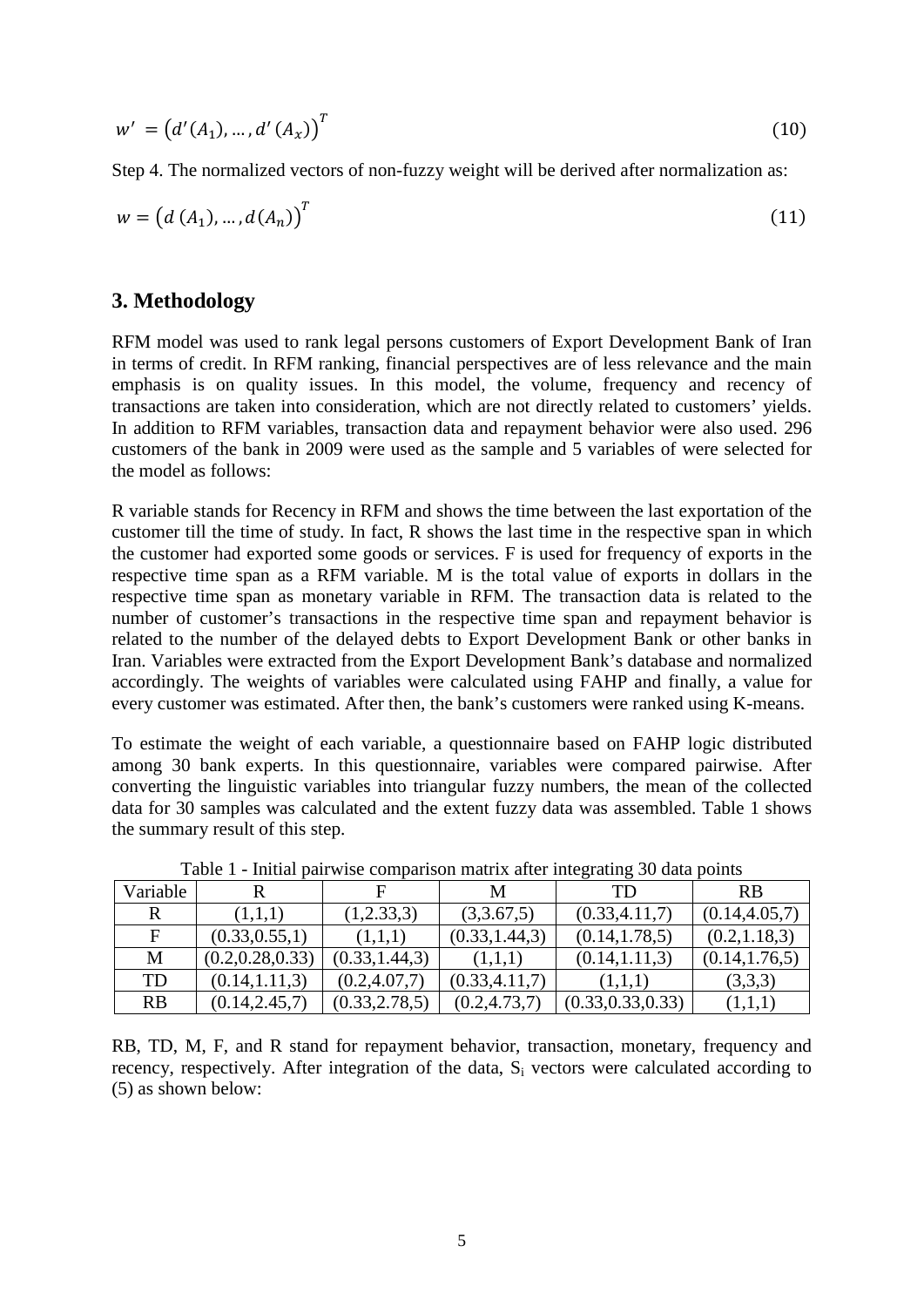$$
S_1 = (5.47, 15.16, 23) \otimes \left(\frac{1}{89.66}, \frac{1}{51.28}, \frac{1}{16.06}\right) = (0.06, 0.29, 1.43)
$$
  
\n
$$
S_2 = (2, 5.95, 13) \otimes \left(\frac{1}{89.66}, \frac{1}{51.28}, \frac{1}{16.06}\right) = (0.02, 0.12, 0.81)
$$
  
\n
$$
S_3 = (1.81, 5.59, 12.33) \otimes \left(\frac{1}{89.66}, \frac{1}{51.28}, \frac{1}{16.06}\right) = (0.02, 0.11, 0.77)
$$
  
\n
$$
S_4 = (4.67, 13.29, 21) \otimes \left(\frac{1}{89.66}, \frac{1}{51.28}, \frac{1}{16.06}\right) = (0.05, 0.26, 1.31)
$$
  
\n
$$
S_5 = (2, 11.29, 20.33) \otimes \left(\frac{1}{89.66}, \frac{1}{51.28}, \frac{1}{16.06}\right) = (0.02, 0.22, 1.26)
$$
  
\n(12)

Next, the possibility degrees (of  $S_i$  vectors) in comparison with others were calculated as described by (8). Then, d(I)s were calculated as follows:

$$
d'(I1) = MIN(S_1 \ge S_2, S_3, S_4, S_5) = MIN(1,1,1,1) = 1
$$
  
\n
$$
d'(I2) = MIN(S_2 \ge S_1, S_3, S_4, S_5) = MIN(0.82,1,0.84,0.89) = 0.82
$$
  
\n
$$
d'(I3) = MIN(S_3 \ge S_1, S_2, S_4, S_5) = MIN(0.8,0.99,0.83,0.87) = 0.8
$$
  
\n
$$
d'(I4) = MIN(S_4 \ge S_1, S_2, S_3, S_5) = MIN(0.98,1,1,1) = 0.98
$$
  
\n
$$
d'(I5) = MIN(S_5 \ge S_1, S_2, S_3, S_4) = MIN(0.94,1,1,0.97) = 0.94
$$
\n(13)

The final matrix was estimated as follows:

$$
W' = (1, 0.82, 0.8, 0.98, 0.94)^T
$$
\n(14)

$$
W = (0.22, 0.18, 0.176, 0.216, 0.21)
$$
\n
$$
(15)
$$

Thus, based on FAHP, variables were prioritized as shown by Table 2.

| <b>Criterion</b>        | Weight |
|-------------------------|--------|
| Recency                 | 0.220  |
| Repayment behavior      | 0.216  |
| <b>Transaction</b> data | 0.210  |
| Frequency               | 0.180  |
| Monetary                | 0.176  |

Table 2 – The final matrix for prioritization of the model variables using FAHP

Having determined the weights of indices, in the next step, the model variables' values were normalized using the following formula:

$$
y_{ci} = \frac{X_{ci} - X_{Min}}{X_{Max} - X_{Min}}
$$
\n
$$
(16)
$$

Where,  $X_{ci}$  is the main value of variables for i<sup>th</sup> customer.  $X_{min}$  and  $X_{max}$  are the minimum and maximum values of each variable among all sample customers, respectively. Then, using Kmeans algorithm the 293 cases were clustered. At first, number of optimal clusters was estimated as shown by Table 3.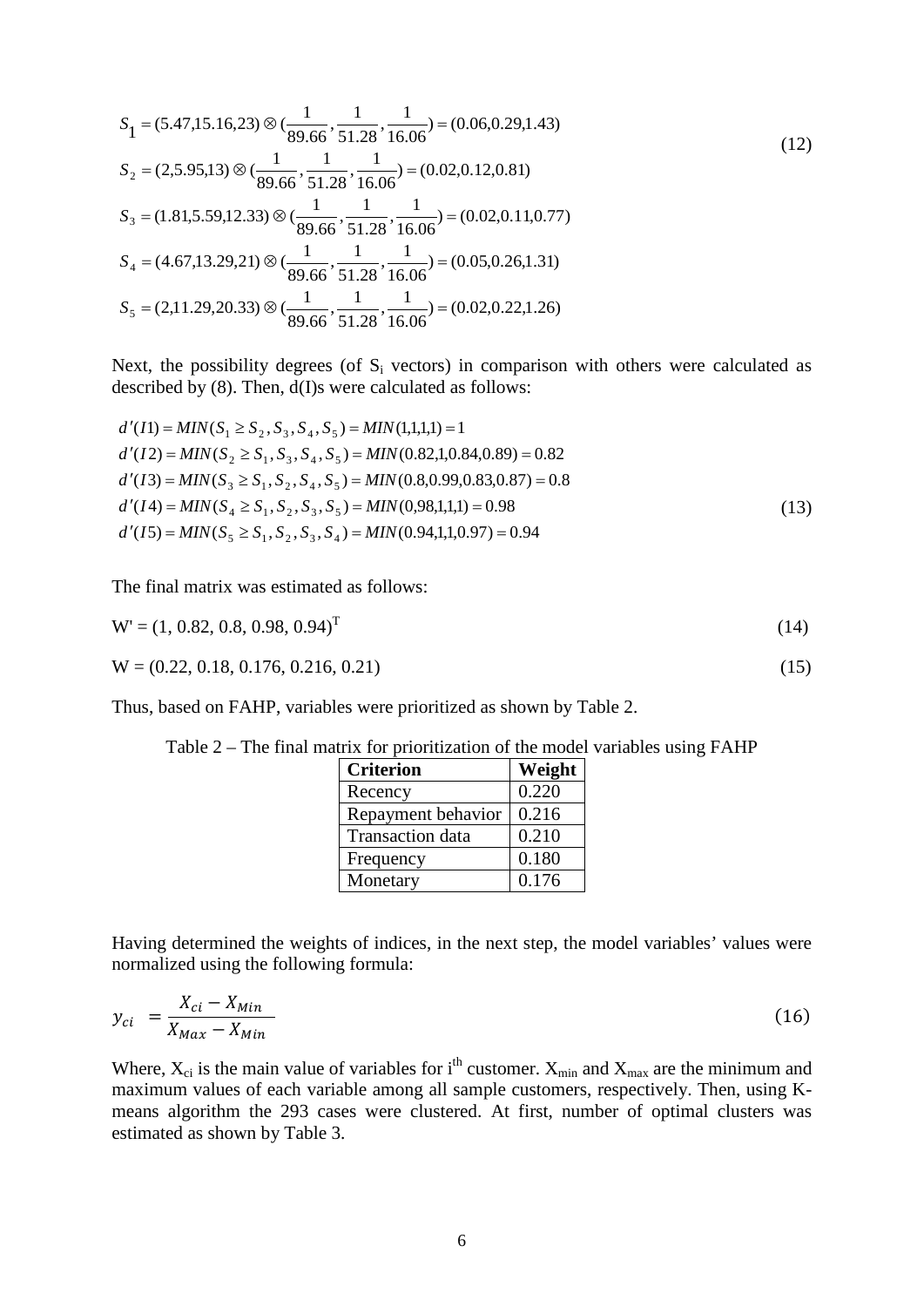| <b>Number of clusters</b> | <b>K-means</b> |
|---------------------------|----------------|
|                           | 0.2204839      |
|                           | 0.1487382      |
|                           | 0.1291029      |
|                           | 0.1098234      |
|                           | 0.1319821      |

Table 3 - Results of K-means clustering to determine the number of clusters

Number of optimal clusters was 5. Next, the value of each customer on the basis of the 5 variables was calculated as follows:

$$
V(C_i) = W_1 \times R(C_i) + W_2 \times F(C_i) + W_3 \times M(C_i) + W_4 \times TD(C_i) + W_5 \times RB(C_i)
$$
 (17)

In which  $RB(C_i)$ ,  $TD(C_i)$ ,  $M(C_i)$ , and  $R(C_i)$  are repayment behavior, transaction, monetary, frequency and recency respectively. Wi represents the weight of the variables already estimated using FAHP. All the customers were ranked into 5 clusters. The results are shown by Table 4.

| Number of | Average | Average     | Average | Average | Average | Value of each | Cluster |
|-----------|---------|-------------|---------|---------|---------|---------------|---------|
| clusters  | of R    | of <b>F</b> | of M    | of RB   | of TD   | cluster       | members |
|           | 0.82    | 0.91        |         |         |         | 0.95          | 34      |
|           | 0.57    | 0.83        | 0.78    | 0.72    | 0.88    | 0.76          | 128     |
|           | 0.38    | 0.69        | 0.64    | 0.62    | 0.64    | 0.59          | 96      |
|           | 0.24    | 0.54        | 0.56    | 0.52    | 0.31    | 0.42          | 20      |
|           | 0.19    | 0.47        | 0.34    | 0.31    | 0.19    | 0.26          | 18      |

Table 4 - Value of clusters

According to the results, in 2009, the legal customers of the bank were divided into 5 groups of customers: the third cluster (with a cluster value of 0.95) added to the fifth cluster (with a cluster value of 0.76), totally 162 companies (i.e. 54% of customers), included as good and very good customers of the bank. Credit risk of the two groups (especially the third cluster) was at least. The second cluster included 96 companies (32% of customers with a cluster value of 0.59) were average customers of the bank. The fourth and first clusters with cluster values of 0.42 and 0.26 included high risk bank customers (14% of customers). Payment of loans to the latter two groups, especially the first cluster indicates a high probability of faults.

### **4. Conclusion**

One of the problems in analyzing bank customers' data is that the information is multidimensional. Since behavioral and credit models include two main aspects of customers' behaviors, are amongst the most successful models in evaluating bank customers.

In this paper, credit and behavioral models were integrated and used together with K-means algorithm for ranking bank customers in terms of credit. Since in RFM ranking, financial perspectives are of least value, in this paper, the transaction data and repayment behavior were both included in investigation. The results of the suggested method, considering its simple application and multi-dimensionality of information, can help banks and finance and credit institutions to rank their customers purposefully.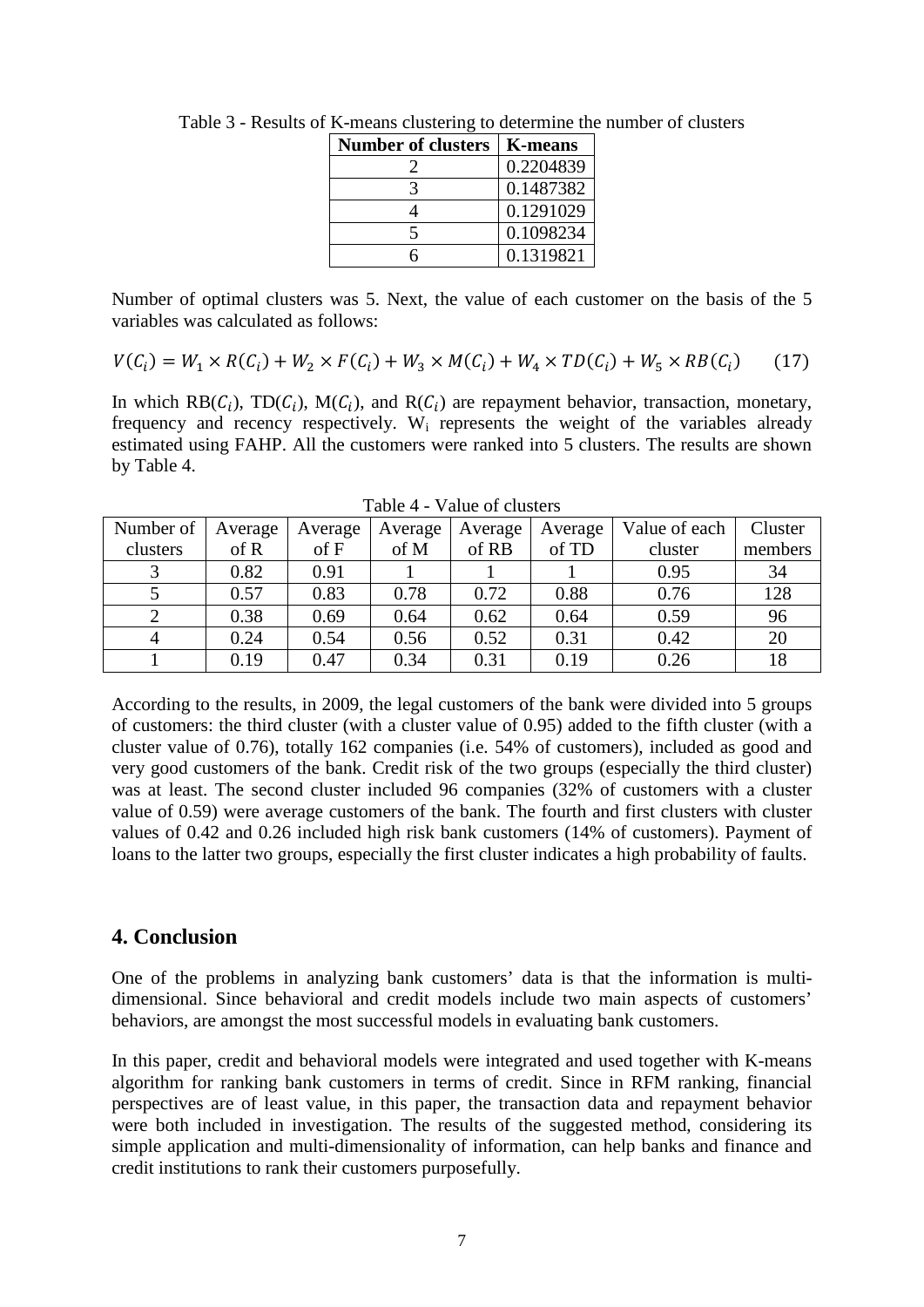#### **5. References**

Chang, D. Y. (1996) Applications of the extent analysis method on fuzzy AHP. European Journal of Operational Research, 95, 649–655.

Chen, M. C., Huang, S. H. (2003) Credit scoring and rejected instances reassigning through evolutionary computation techniques. Expert Systems with Applications, 24, 433–441.

Cheng, C.H., You-Shyang Chen. (2009) Classifying the segmentation of customer value via RFM model and RS theory. Expert Systems with Applications 36, 4176–4184.

Deng, H. (1999) Multicriteria analysis with fuzzy pair-wise comparison. International Journal of Approximate Reasoning, 21, 215–231.

Dirk Van den Poel, Bart Larivi, (2004), Customer attrition analysis for financial services using proportional hazard models. European Journal of Operational Research. 157, pp. 196–217.

Ertugrul, Irfan, Nilsen Karakasoglu (2009), Performance evaluation of Turkish cement firms with fuzzy analytic hierarchy process and TOPSIS methods. Expert Systems with Applications 36, pp. 702–715.

Forgy, E. (1965) Cluster analysis of multivariate data: Efficiency versus interpreability of classifications. Biomertrics, 21, 768.

Ghazanfari, M., Malik Mohammadi, S., Alizadeh S., Fathollah, M. (2010) Categorization of customers of exporting eatable fruits. Trade Researches (Pajoohesh'haye Bazargani), No. 55, summer, pp. 151-181.

Han, J., Kamber, M. (2001) Data mining: Concepts and techniques. San Francisco: Morgan Kaufmann Publishers.

Hand, D. J. (1981) Discrimination and classification. New York: Wiley.

Heckerman, D. (1996) Bayesian networks for knowledge discovery. Advances in knowledge discovery and data mining, pp. 273–305.

Hsieh, Nan-Chen (2004) An integrated data mining and behavioral scoring model for analyzing bank customers. Expert Systems with Applications 27, pp. 623–633.

Hughes, A. M. (1994) Strategic database marketing. Chicago: Probus Publishing Company.

Hyunseok Hwang, Taesoo Jung, Euiho Suh (2004). An LTV model and customer segmentation based on customer value: a case study on the wireless telecommunication industry. Expert Systems with Applications 26, pp. 181–188.

Jafari samimi, A., Bidabad, B., Mohammadi, R. (2010) Simulation of continuous qualitative variables in econometric models using fuzzy functions and numbers. Australian Journal of Basic and Applied Sciences, 4(10): 4780-4791.

Johnson, R. A., Wichern, D. W. (1998) Applied multivariate statistical analysis  $(4<sup>th</sup>$  ed.). Upper Saddle River, NJ: Prentice-Hall.

Jonkera, J-J., Piersmab, N. and Van den Poelc, D. (2004); Joint optimization of customer segmentation and marketing policy to maximize long-term profitability. Expert Systems with Applications, Vol. 27, pp.159–168.

Kahraman, C., Cebeci, U., Ulukan, Z. (2003) Multi-criteria supplier selection using fuzzy AHP. Logistics Information Management, 16(6), 382–394.

Lancher, R. C., Coats, P. K., Shanker, C. S., Fant, L. F. (1995) A neural network for classifying the financial health of a firm. European Journal of Operational Research, 85(1), 53–65.